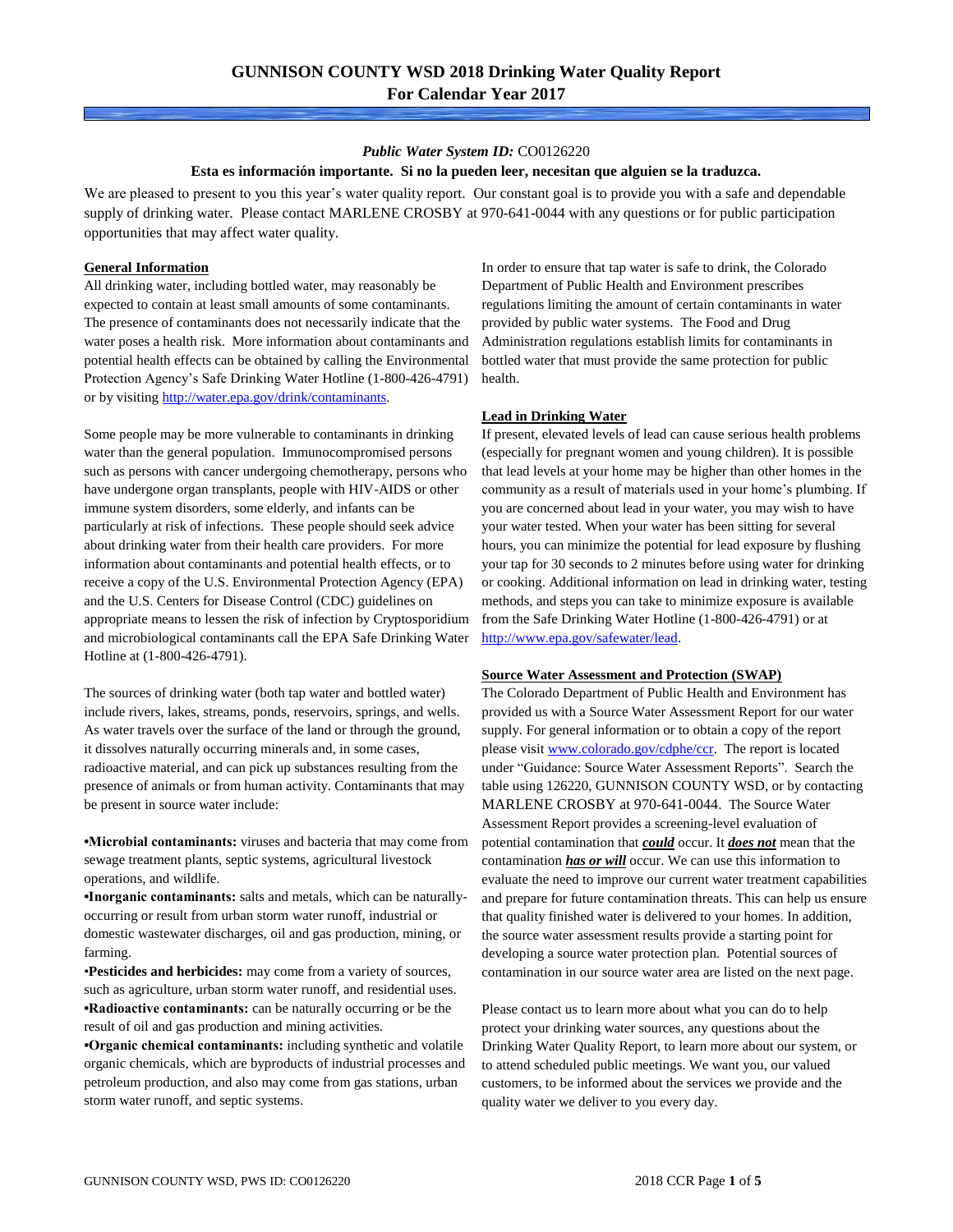## **Our Water Sources**

| <b>Source</b>                                                  | <b>Source Type</b> | <b>Water Type</b> | <b>Potential Source(s) of Contamination</b>                                                                                                                    |
|----------------------------------------------------------------|--------------------|-------------------|----------------------------------------------------------------------------------------------------------------------------------------------------------------|
| <b>GUNNISON RIVER</b><br><b>INFILTRATION</b><br><b>GALLERY</b> | Intake             | Surface Water     | Wastewater discharge sites, chemical<br>storage, hazardous waste, mining activity,<br>Runoff from agriculture, roads, urban,<br>residential and natural areas. |

### **Terms and Abbreviations**

- **Maximum Contaminant Level (MCL)** − The highest level of a contaminant allowed in drinking water.
- **Treatment Technique (TT)** − A required process intended to reduce the level of a contaminant in drinking water.
- **Health-Based** − A violation of either a MCL or TT.
- **Non-Health-Based** − A violation that is not a MCL or TT.
- **Action Level (AL)** − The concentration of a contaminant which, if exceeded, triggers treatment and other regulatory requirements.
- **Maximum Residual Disinfectant Level (MRDL)** − The highest level of a disinfectant allowed in drinking water. There is convincing evidence that addition of a disinfectant is necessary for control of microbial contaminants.
- **Maximum Contaminant Level Goal (MCLG)** − The level of a contaminant in drinking water below which there is no known or expected risk to health. MCLGs allow for a margin of safety.
- **Maximum Residual Disinfectant Level Goal (MRDLG)** − The level of a drinking water disinfectant, below which there is no known or expected risk to health. MRDLGs do not reflect the benefits of the use of disinfectants to control microbial contaminants.
- **Violation (No Abbreviation)** − Failure to meet a Colorado Primary Drinking Water Regulation.
- **Formal Enforcement Action (No Abbreviation)** − Escalated action taken by the State (due to the risk to public health, or number or severity of violations) to bring a non-compliant water system back into compliance.
- **Variance and Exemptions (V/E)** − Department permission not to meet a MCL or treatment technique under certain conditions.
- **Gross Alpha (No Abbreviation)** − Gross alpha particle activity compliance value. It includes radium-226, but excludes radon 222, and uranium.
- **Picocuries per liter (pCi/L)** − Measure of the radioactivity in water.
- **Nephelometric Turbidity Unit (NTU)** − Measure of the clarity or cloudiness of water. Turbidity in excess of 5 NTU is just noticeable to the typical person.
- **Compliance Value (No Abbreviation)** Single or calculated value used to determine if regulatory contaminant level (e.g. MCL) is met. Examples of calculated values are the 90<sup>th</sup> Percentile, Running Annual Average (RAA) and Locational Running Annual Average (LRAA).
- **Average (x-bar)** − Typical value.
- **Range (R)**  $-$  Lowest value to the highest value.
- **Sample Size (n)** − Number or count of values (i.e. number of water samples collected).
- **Parts per million = Milligrams per liter (ppm = mg/L)** − One part per million corresponds to one minute in two years or a single penny in \$10,000.
- **Parts per billion = Micrograms per liter (ppb = ug/L)** − One part per billion corresponds to one minute in 2,000 years, or a single penny in \$10,000,000.
- **Not Applicable (N/A)** Does not apply or not available.
- **Level 1 Assessment** A study of the water system to identify potential problems and determine (if possible) why total coliform bacteria have been found in our water system.
- **Level 2 Assessment** A very detailed study of the water system to identify potential problems and determine (if possible) why an E. coli MCL violation has occurred and/or why total coliform bacteria have been found in our water system on multiple occasions.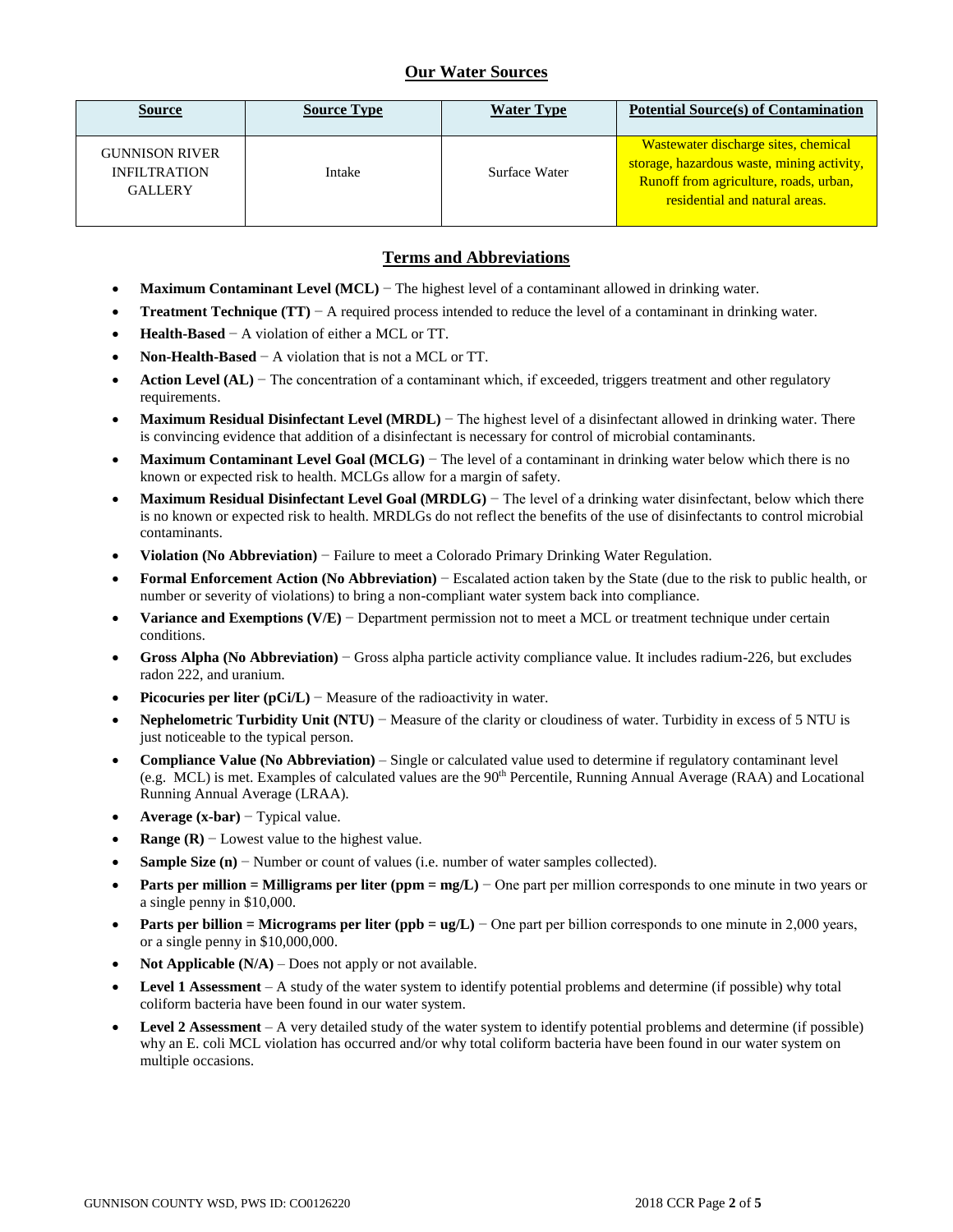### **Detected Contaminants**

GUNNISON COUNTY WSD routinely monitors for contaminants in your drinking water according to Federal and State laws. The following table(s) show all detections found in the period of January 1 to December 31, 2017 unless otherwise noted. The State of Colorado requires us to monitor for certain contaminants less than once per year because the concentrations of these contaminants are not expected to vary significantly from year to year, or the system is not considered vulnerable to this type of contamination. Therefore, some of our data, though representative, may be more than one year old. Violations and Formal Enforcement Actions, if any, are reported in the next section of this report.

**Note:** Only detected contaminants sampled within the last 5 years appear in this report. If no tables appear in this section then no contaminants were detected in the last round of monitoring.

|                                                                                                                                         | Disinfectants Sampled in the Distribution System<br><b>TT Requirement</b> : At least 95% of samples per period (month or quarter) must be at least 0.2 ppm <b>OR</b> |                                                                       |                          |               |                  |             |  |  |  |  |
|-----------------------------------------------------------------------------------------------------------------------------------------|----------------------------------------------------------------------------------------------------------------------------------------------------------------------|-----------------------------------------------------------------------|--------------------------|---------------|------------------|-------------|--|--|--|--|
|                                                                                                                                         |                                                                                                                                                                      | If sample size is less than 40 no more than 1 sample is below 0.2 ppm |                          |               |                  |             |  |  |  |  |
|                                                                                                                                         |                                                                                                                                                                      | <b>Typical Sources:</b> Water additive used to control microbes       |                          |               |                  |             |  |  |  |  |
| <b>Disinfectant</b>                                                                                                                     | <b>Time Period</b>                                                                                                                                                   | <b>Results</b>                                                        | <b>Number of Samples</b> | <b>Sample</b> | <b>TT</b>        | <b>MRDL</b> |  |  |  |  |
| <b>Name</b>                                                                                                                             |                                                                                                                                                                      |                                                                       | <b>Below Level</b>       | <b>Size</b>   | <b>Violation</b> |             |  |  |  |  |
| Chlorine<br>N <sub>0</sub><br>December, 2017<br><b>Lowest period</b> percentage of samples<br>$4.0$ ppm<br>meeting TT requirement: 100% |                                                                                                                                                                      |                                                                       |                          |               |                  |             |  |  |  |  |

|                            | Lead and Copper Sampled in the Distribution System |                                       |                              |                           |                                      |                                              |                                                           |                                                                               |  |  |  |
|----------------------------|----------------------------------------------------|---------------------------------------|------------------------------|---------------------------|--------------------------------------|----------------------------------------------|-----------------------------------------------------------|-------------------------------------------------------------------------------|--|--|--|
| Contaminant<br><b>Name</b> | <b>Time</b><br>Period                              | 90 <sup>th</sup><br><b>Percentile</b> | <b>Sample</b><br><b>Size</b> | Unit of<br><b>Measure</b> | 90 <sup>th</sup><br>Percentile<br>AL | <b>Sample</b><br><b>Sites</b><br>Above<br>AL | 90 <sup>th</sup><br>Percentile<br>AL<br><b>Exceedance</b> | <b>Typical Sources</b>                                                        |  |  |  |
| Copper                     | 07/19/2017<br>to<br>07/19/2017                     | 0.75                                  | 10                           | ppm                       | 1.3                                  | $\mathbf{0}$                                 | N <sub>0</sub>                                            | Corrosion of<br>household plumbing<br>systems; Erosion of<br>natural deposits |  |  |  |
| Lead                       | 07/19/2017<br>to<br>07/19/2017                     | 1.5                                   | 10                           | ppb                       | 15                                   | $\mathbf{0}$                                 | No                                                        | Corrosion of<br>household plumbing<br>systems; Erosion of<br>natural deposits |  |  |  |

| Disinfection Byproducts Sampled in the Distribution System |      |         |              |               |                |            |             |                |                  |                  |
|------------------------------------------------------------|------|---------|--------------|---------------|----------------|------------|-------------|----------------|------------------|------------------|
| <b>Name</b>                                                | Year | Average | Range        | <b>Sample</b> | Unit of        | <b>MCL</b> | <b>MCLG</b> | <b>Highest</b> | <b>MCL</b>       | <b>Typical</b>   |
|                                                            |      |         | $Low - High$ | <b>Size</b>   | <b>Measure</b> |            |             | Compliance     | <b>Violation</b> | <b>Sources</b>   |
|                                                            |      |         |              |               |                |            |             | <b>Value</b>   |                  |                  |
|                                                            |      |         |              |               |                |            |             |                |                  |                  |
| Total                                                      | 2017 | 18.15   | 13.2 to 21.4 | 4             | ppb            | 60         | N/A         |                | No               | <b>Byproduct</b> |
| Haloacetic                                                 |      |         |              |               |                |            |             |                |                  | of drinking      |
| Acids                                                      |      |         |              |               |                |            |             |                |                  | water            |
| (HAA5)                                                     |      |         |              |               |                |            |             |                |                  | disinfection     |
|                                                            |      |         |              |               |                |            |             |                |                  |                  |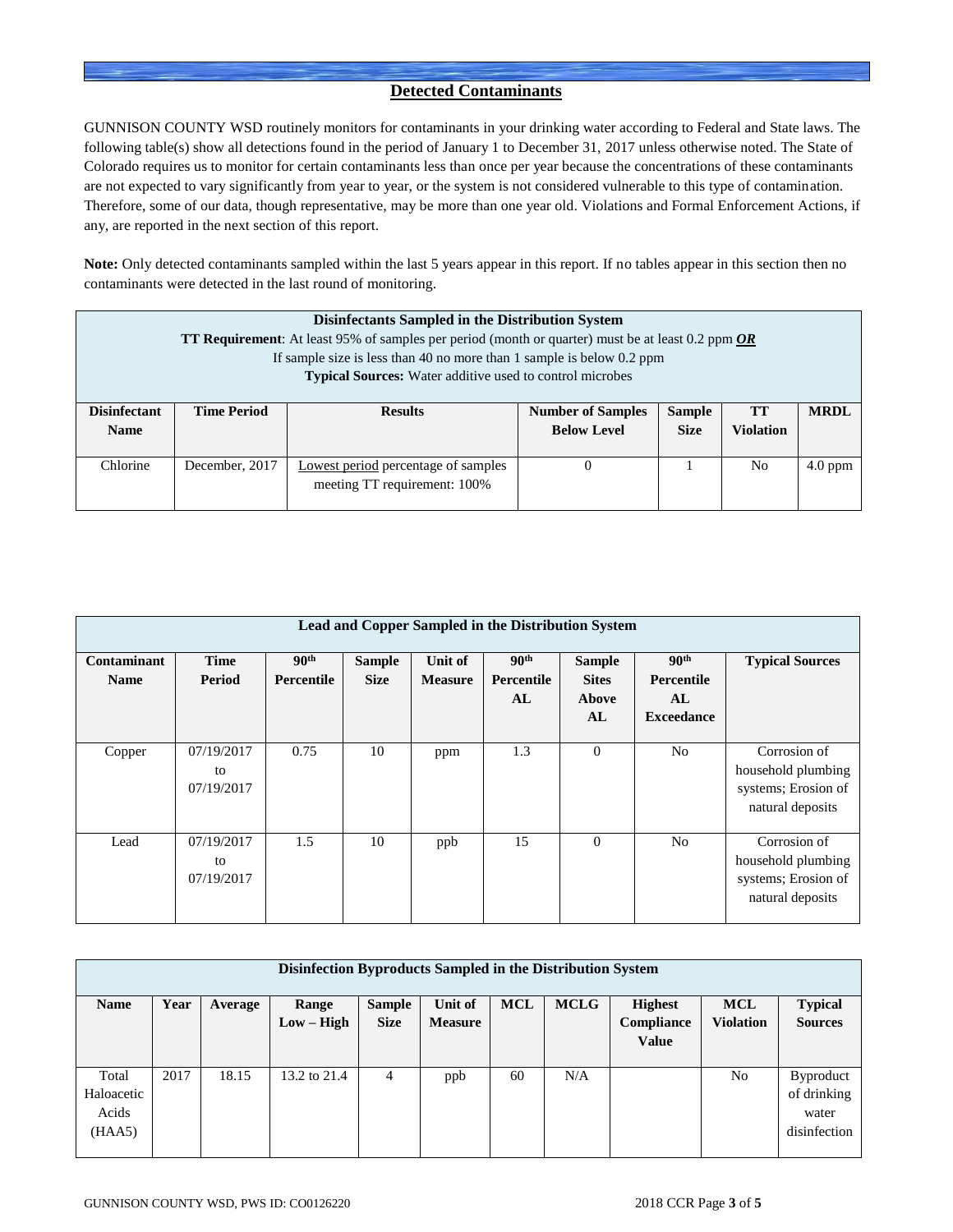| Disinfection Byproducts Sampled in the Distribution System |      |         |              |               |                |            |             |                |                  |                  |
|------------------------------------------------------------|------|---------|--------------|---------------|----------------|------------|-------------|----------------|------------------|------------------|
| <b>Name</b>                                                | Year | Average | Range        | <b>Sample</b> | Unit of        | <b>MCL</b> | <b>MCLG</b> | <b>Highest</b> | <b>MCL</b>       | <b>Typical</b>   |
|                                                            |      |         | $Low - High$ | <b>Size</b>   | <b>Measure</b> |            |             | Compliance     | <b>Violation</b> | <b>Sources</b>   |
|                                                            |      |         |              |               |                |            |             | <b>Value</b>   |                  |                  |
|                                                            |      |         |              |               |                |            |             |                |                  |                  |
| Total                                                      | 2017 | 26.35   | 21.5 to 31.6 | 4             | ppb            | 80         | N/A         |                | No               | <b>Byproduct</b> |
| Trihalome                                                  |      |         |              |               |                |            |             |                |                  | of drinking      |
| thanes                                                     |      |         |              |               |                |            |             |                |                  | water            |
| TTHM)                                                      |      |         |              |               |                |            |             |                |                  | disinfection     |
|                                                            |      |         |              |               |                |            |             |                |                  |                  |

| Disinfectants Sampled at the Entry Point to the Distribution System |      |                         |               |                         |                  |                        |  |  |  |  |
|---------------------------------------------------------------------|------|-------------------------|---------------|-------------------------|------------------|------------------------|--|--|--|--|
| <b>Contaminant Name</b>                                             | Year | Number of               | <b>Sample</b> | <b>TT/MRDL</b>          | <b>TT/MRDL</b>   | <b>Typical Sources</b> |  |  |  |  |
|                                                                     |      | <b>Samples Above or</b> | <b>Size</b>   | Requirement             | <b>Violation</b> |                        |  |  |  |  |
|                                                                     |      | <b>Below Level</b>      |               |                         |                  |                        |  |  |  |  |
| Chlorine/Chloramine                                                 | 2017 |                         | 712           | $TT = No$ more than 4   | No               | Water additive used to |  |  |  |  |
|                                                                     |      |                         |               | hours with a sample     |                  | control microbes       |  |  |  |  |
|                                                                     |      |                         |               | below $0.2 \text{ MGL}$ |                  |                        |  |  |  |  |
|                                                                     |      |                         |               |                         |                  |                        |  |  |  |  |

|             | Summary of Turbidity Sampled at the Entry Point to the Distribution System |                                                                                               |                                                                       |                  |                |  |  |  |  |  |  |
|-------------|----------------------------------------------------------------------------|-----------------------------------------------------------------------------------------------|-----------------------------------------------------------------------|------------------|----------------|--|--|--|--|--|--|
| Contaminant | <b>Sample</b>                                                              | <b>Level Found</b>                                                                            | <b>TT Requirement</b>                                                 | TТ               | <b>Typical</b> |  |  |  |  |  |  |
| <b>Name</b> | Date                                                                       |                                                                                               |                                                                       | <b>Violation</b> | <b>Sources</b> |  |  |  |  |  |  |
| Turbidity   | Date/Month:<br>May                                                         | Highest single measurement:<br>0.082 NTU                                                      | Maximum 1 NTU for any single<br>measurement                           | N <sub>0</sub>   | Soil Runoff    |  |  |  |  |  |  |
| Turbidity   | Month:<br>Dec                                                              | Lowest monthly percentage of<br>samples meeting TT requirement<br>for our technology: $100\%$ | In any month, at least 95% of<br>samples must be less than 0.3<br>NTU | N <sub>o</sub>   | Soil Runoff    |  |  |  |  |  |  |

|                            | Radionuclides Sampled at the Entry Point to the Distribution System |         |                       |                              |                           |            |             |                                |                                |  |  |
|----------------------------|---------------------------------------------------------------------|---------|-----------------------|------------------------------|---------------------------|------------|-------------|--------------------------------|--------------------------------|--|--|
| Contaminant<br><b>Name</b> | Year                                                                | Average | Range<br>$Low - High$ | <b>Sample</b><br><b>Size</b> | Unit of<br><b>Measure</b> | <b>MCL</b> | <b>MCLG</b> | <b>MCL</b><br><b>Violation</b> | <b>Typical Sources</b>         |  |  |
| Gross Alpha                | 2015                                                                | 0.7     | $0.7$ to $0.7$        |                              | pCi/L                     | 15         | $\Omega$    | N <sub>0</sub>                 | Erosion of<br>natural deposits |  |  |
| Combined<br>Radium         | 2013                                                                | 0.2     | $0.2$ to $0.2$        |                              | pCi/L                     | 5          | $\theta$    | N <sub>0</sub>                 | Erosion of<br>natural deposits |  |  |
| Combined<br>Uranium        | 2015                                                                |         | $1$ to $1$            |                              | ppb                       | 30         | $\Omega$    | N <sub>0</sub>                 | Erosion of<br>natural deposits |  |  |